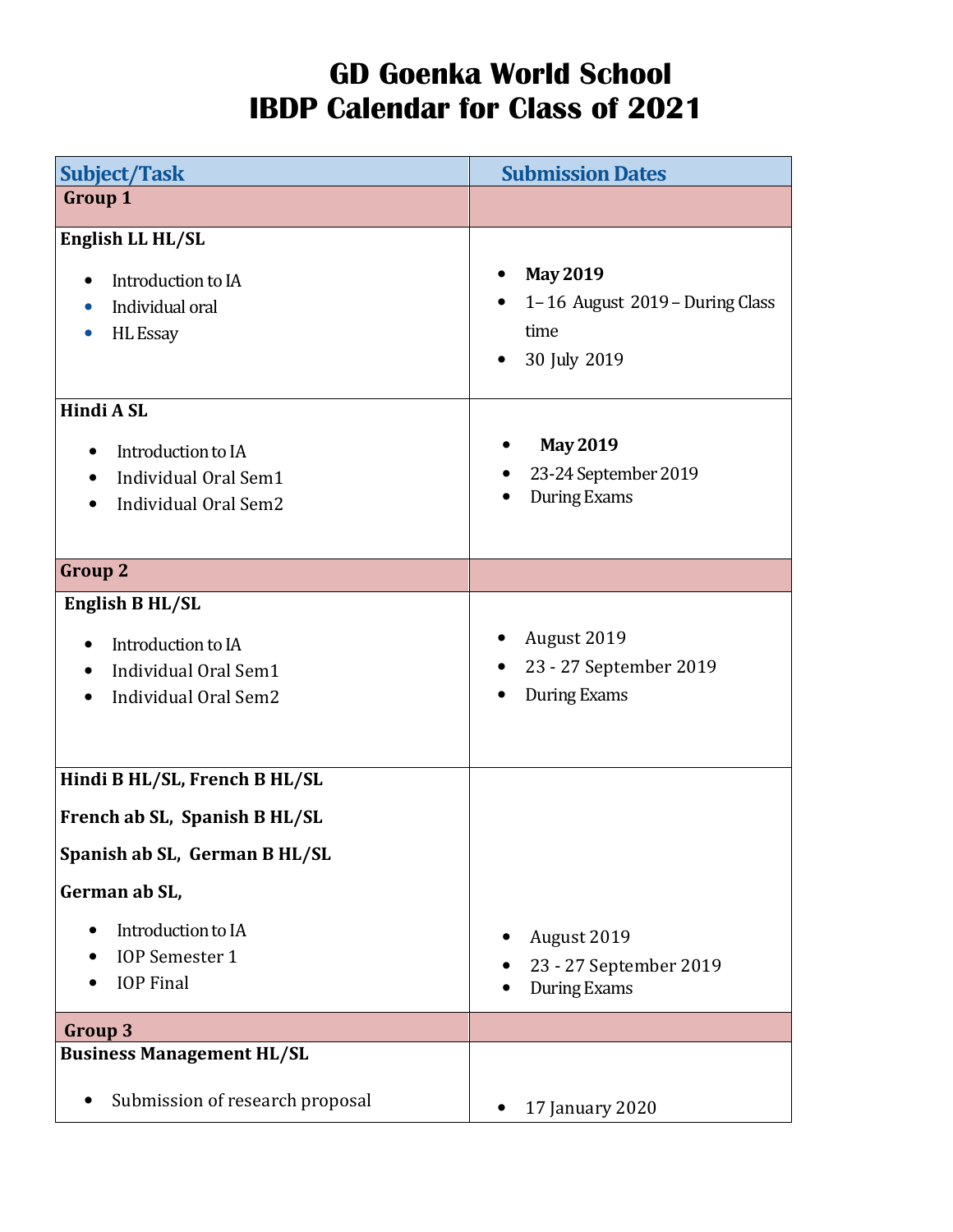## GD Goenka World School IBDP Calendar for Class of 2021

| <b>Economics HL/SL</b>                                                                                                                                      |                                                               |
|-------------------------------------------------------------------------------------------------------------------------------------------------------------|---------------------------------------------------------------|
| Introduction to IA<br>$\bullet$<br>Economics commentary 1 First draft<br>Economics Commentary 1 Final draft                                                 | May 2019<br>11 December 2019<br>19 February 2020<br>$\bullet$ |
| <b>ITGS HL/SL</b><br>Introduction to IA                                                                                                                     | 15 April 2019                                                 |
| $\bullet$<br>Submission of Proposal-<br>Criteria A                                                                                                          | 15 September 2019<br>15th October 2019                        |
| <b>Psychology HL/SL</b>                                                                                                                                     |                                                               |
| Introduction to IA                                                                                                                                          | 16 Dec 2019                                                   |
| <b>History HL/SL</b>                                                                                                                                        |                                                               |
| Introduction to IA                                                                                                                                          | 13 Dec 2019                                                   |
| Group 4                                                                                                                                                     |                                                               |
| <b>Biology HL/SL, Chemistry, ESS and Physics</b>                                                                                                            |                                                               |
| Introduction to IA<br>Topics to be finalized for Individual<br>Investigation<br>First Draft submission of Individual<br>Investigation with data collection. | 27 August 2020<br>2 Feb 2020<br>27 April 2020                 |
| Computer Science HL/SL                                                                                                                                      |                                                               |
| Introduction to IA<br>$\bullet$<br>Submission of Proposal-<br>Criteria A                                                                                    | 15 April 2019<br>15 September 2019<br>15th October 2019       |